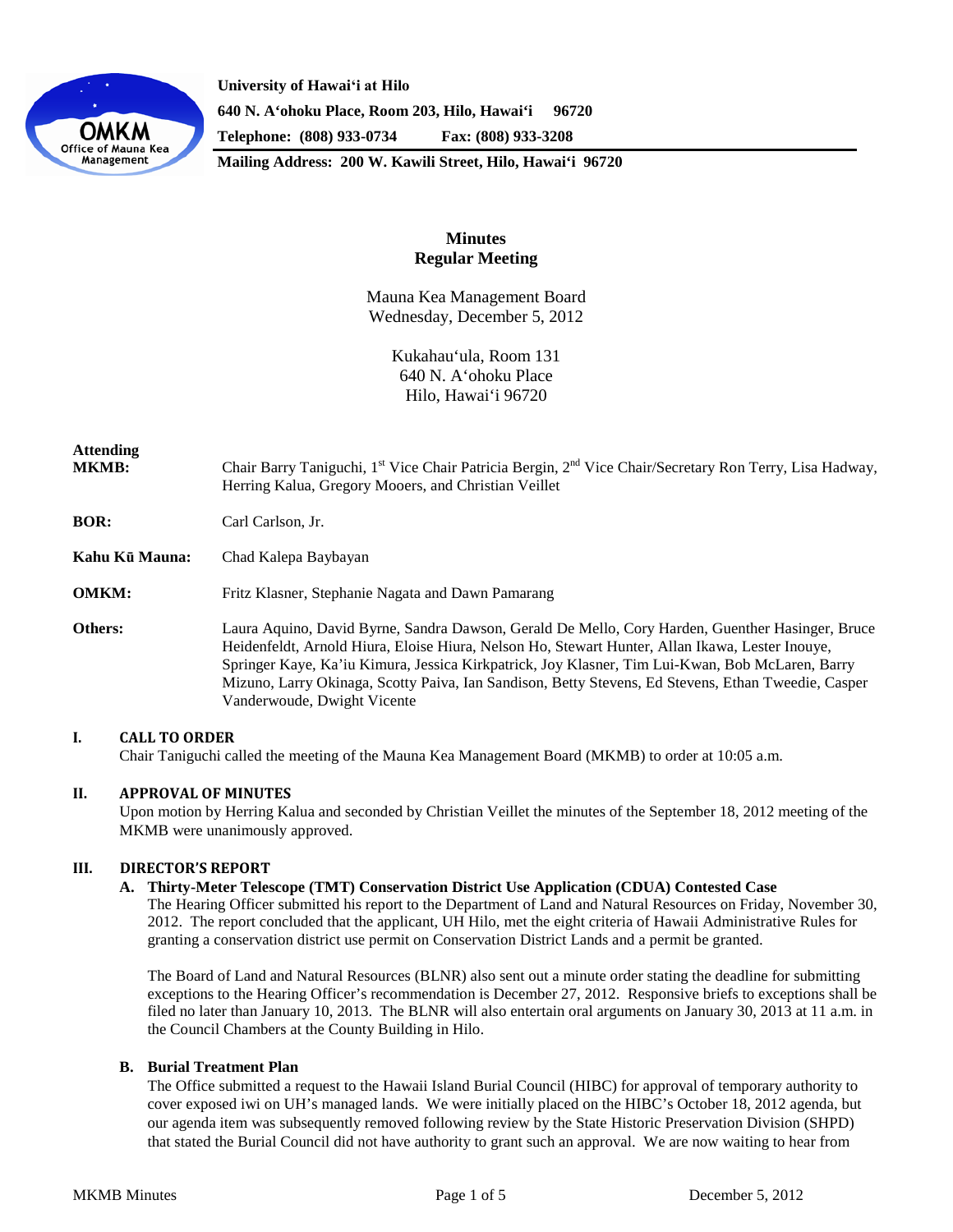SHPD regarding its review of applicants who filed for recognition as lineal and cultural descendants. If SHPD recommends the Burial Council formally recognize the individuals, we will consult with them on the draft Burial Treatment Plan.

# **C. Traffic and Parking Plan**

Director Nagata reported she met with Brian Minaai, Associate Vice President for capital improvements with the UH System about doing a study of the traffic and parking situation at the mid-level facilities. Mr. Minaai asked for copies of planning documents including environmental assessments for his staff to review to see how we might be able to proceed.

# **D. Volunteer Days**

We have had three successful volunteer fireweed pulling events on September  $22^{nd}$ , October  $27^{th}$  and November  $10^{th}$ . Participants included military personnel from the Pohakuloa Training Area (PTA), UH Hilo Botany club and members of the Hawaii Island Chamber of Commerce. Our long term goal is to try to restore the area with native vegetation.

#### **E. Office of Mauna Kea Management (OMKM) Web Site and Informational Brochure**

The restructuring of the OMKM website is progressing. The template is nearly complete and we will soon be populating the site with content. We are reviewing the second draft of the informational brochure.

# **F. Cultural and Natural Resources Orientation**

The natural resources component of the orientation has been completed and we are currently reviewing the cultural resources program.

# **G. Visitor Survey**

The final report of the visitor information survey, which both the spring and summer results, has been submitted. The data for both periods were similar except for the average number of vehicles in the spring compared to the summer. The average number of vehicles on Saturdays was 103 and 122 for spring and summer, respectively and for non-Saturdays, 74 during the spring and 105 during the summer. The summer, like spring, showed a high percentage of mainland/international visitors compared to local visitors. About 20% of the vehicles had at least one person from the Big Island, 54 % had at least one person from the mainland, 34% with at least one international passenger.

More than 40% of the vehicles were four wheel drives. Over 60% of the vehicles for both periods were rentals and the average occupancy was about 3.5 people per vehicle. About 70% came to star gaze, about 60% came to view the sunset and about 5% came for cultural reasons.

#### **H. Resource Library**

Our part-time resource librarians are nearing completion of preparing and entering abstracts and key words into an online searchable database. It is anticipated that it will be ready sometime in February. For public documents such as environmental impact statements and environmental assessments, and for journal articles or thesis for which we received permission from the author, users will be able to download a copy. For documents that have copyrights, there will be a link to the source.

# **I. Military Hikes to the Summit**

We received requests for hikes along the access road to the summit by the military personnel training at PTA. Complaints have been received from the public about inappropriate and rowdy behavior of some of the military personnel. As a result, we have ceased granting permission until we develop a memorandum of agreement with PTA regarding logistics and policies for future requests.

# **J. Hawaii Island Representatives**

On December 4<sup>th</sup> an overview of the management of Mauna Kea was presented to Hawaii Island Representatives Cindy Evans, Denny Coffman, Faye Hanohano, Nicole Lowen and Richard Onishi. Representatives felt it was informative and now have a better understanding of how astronomy got started on Mauna Kea and what the University is doing to ensure the protection of the resources.

# **IV. KAHU KŪ MAUNA COUNCIL (KKMC)**

Chad Kalepa Baybayan reported the Council reviewed Canada-France-Hawaii Telescope's request to install vents on their dome and the Council recommended approval as there is no change to the physical footprint. The Council also reviewed and approved the Office's request to do additional studies on permafrost on Mauna Kea. Kauanoe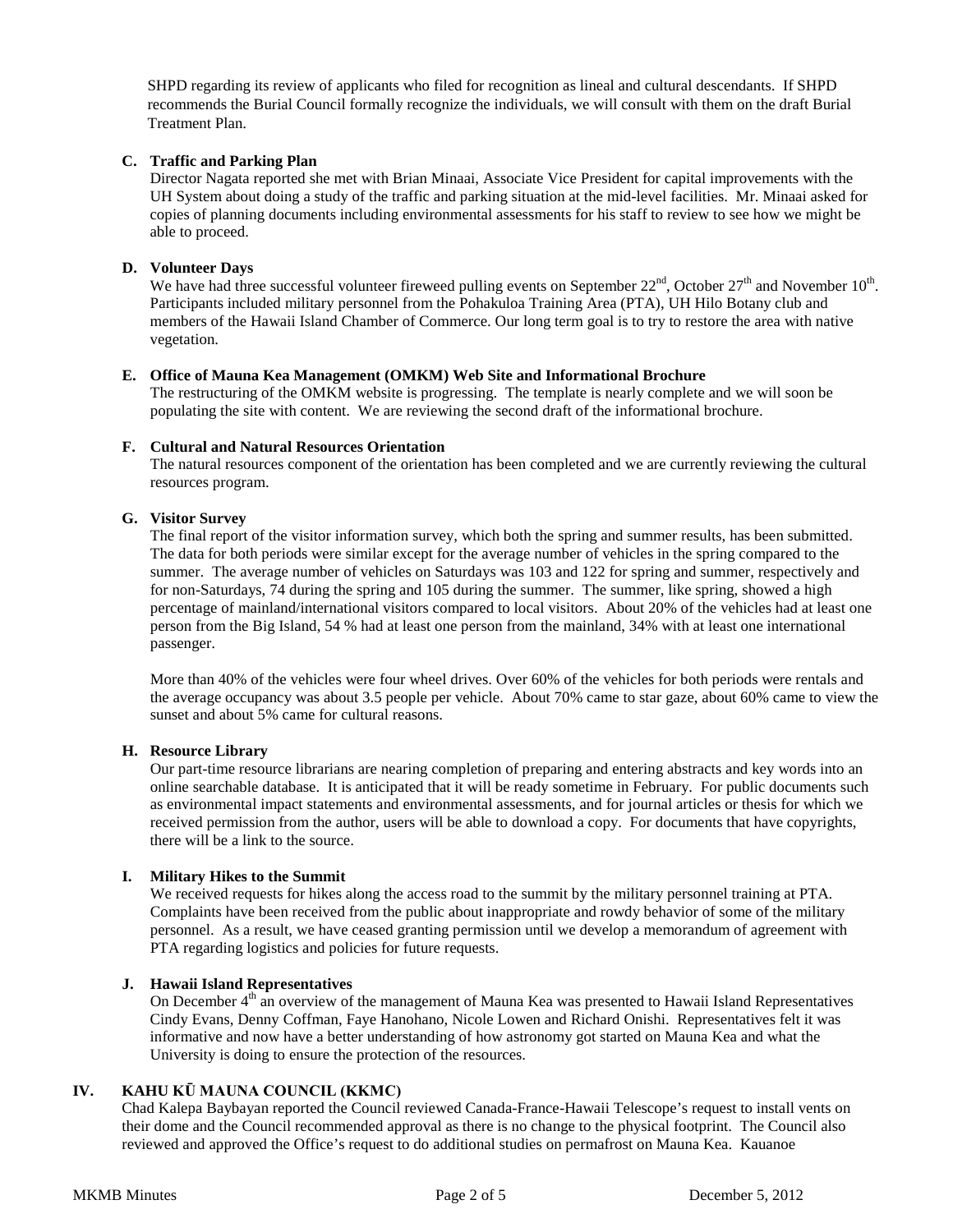Ho'omanawanui, Burial Sites Specialist with the State Historic Preservation Division (SHPD), also met with the Council and talked about her duties at SHPD. The next meeting of the Council is in early January 2013.

# **V. Committee Reports**

### **Environment Committee**

Fritz Klasner, on behalf of Ron Terry, reported Bishop Museum's 2010 Alien Arthropod and Wēkiu Bug Survey is available on their website. Quarterly ant surveys were conducted with no findings. Dr. Jessie Eiben put out UV light traps on the summit in September and he did not catch anything that appears to be attracted to the UV light traps. We do not have anything scheduled for the volunteer program in December, but anticipate starting up again in January. The Sierra Club and the Hawaii Island Chamber Commerce are interested in participating. A UH Hilo computer science class has been working to develop a smart phone application for reporting invasive species on the mountain. Hopefully they will be able to present their work to the Environment Committee in January and get some feedback. They will be entering their project in a Microsoft worldwide competition. The next committee meeting is scheduled for Wednesday, December 12, 2012.

# **VI. OLD BUSINESS**

#### **Canada-France-Hawaii Telescope (CFHT): Proposal to Install Air Vents in their Dome**

Canada-France-Hawaii Telescope submitted its revised request to install 12 air vents around the circumference of its summit dome. The purpose of the vents is to provide better and constant passage of air across the telescope structure to prevent air inside the dome to cool or warm to a temperature different from the outside temperature. The objective of the installation of the dome vents is to improve the quality of the images delivered by the telescope by eliminating the temperature differential between the inside and outside air temperatures thus maximizing the clear image potential that Mauna Kea is known for.

Tests to determine how long it would take to flush air in an unvented dome showed it took a long time especially when the dome slit was pointed away from the direction of the wind. But with air vents, the dome air is efficiently flushed no matter where the telescope was pointed.

#### Description and Installation of Project

The air vents are 6 feet wide by 19 feet tall. Once installed, the vents will protrude mostly inside the dome and about 4 inches on the outside. The vents will be painted white, the same color as the existing dome. The vents were also designed so that maintenance of the vents will primarily be done from the inside.

The installation will require a crane to lift the vents and men in man baskets to install the vents. It is anticipated that it will take about two days to install a vent using two installation teams. The first vent will require cutting a hole on the first day. On the second day the crew will remove the cut plate and install the vent. Meanwhile the second crew will cut the next hole. This process is expected to take about two weeks.

The vents will be pre-fabricated in Tucson, Arizona and shipped in crates treated against insect infestation. Upon arrival, crates and packing material will be inspected by a biologist approved by OMKM. There the vent crates will be stored on wooden cribbing to prevent direct contact with the ground. Four days prior to transport to the summit the crates will be re-inspected. Because of concerns expressed by the MKMB when this project was first proposed and at the request of Kahu Kū Mauna, only two vent units will be transported to the summit at a time and stored on the east side of CFHT's summit facility where the crane will be parked or stored inside CFHT if the vents are not immediately installed.

#### Mitigation Measures

All heavy equipment and trash receptacles will be power washed to remove dirt, mud or potential invasive species before delivery to Hale Pohaku. All packing materials will be collected and removed from the summit daily. A 6' x 4' x 3' trash receptacle will be secured to prevent the contents from being blown around the summit. All perishable items, such as food, food and drink containers and wrappers, etc. will be removed at the end of each day. All loose equipment and tools will be removed from the summit or stored inside CFHT at the end of each work day.

#### DLNR Permit/Approval

It is not certain if a permit is required, therefore, if this project is approved CFHT will need to consult with DLNR and apply for a permit if required.

#### CMP Compliance

CFHT reviewed the CMP for compliance. Where applicable, CFHT has addressed the CMP condition for compliance.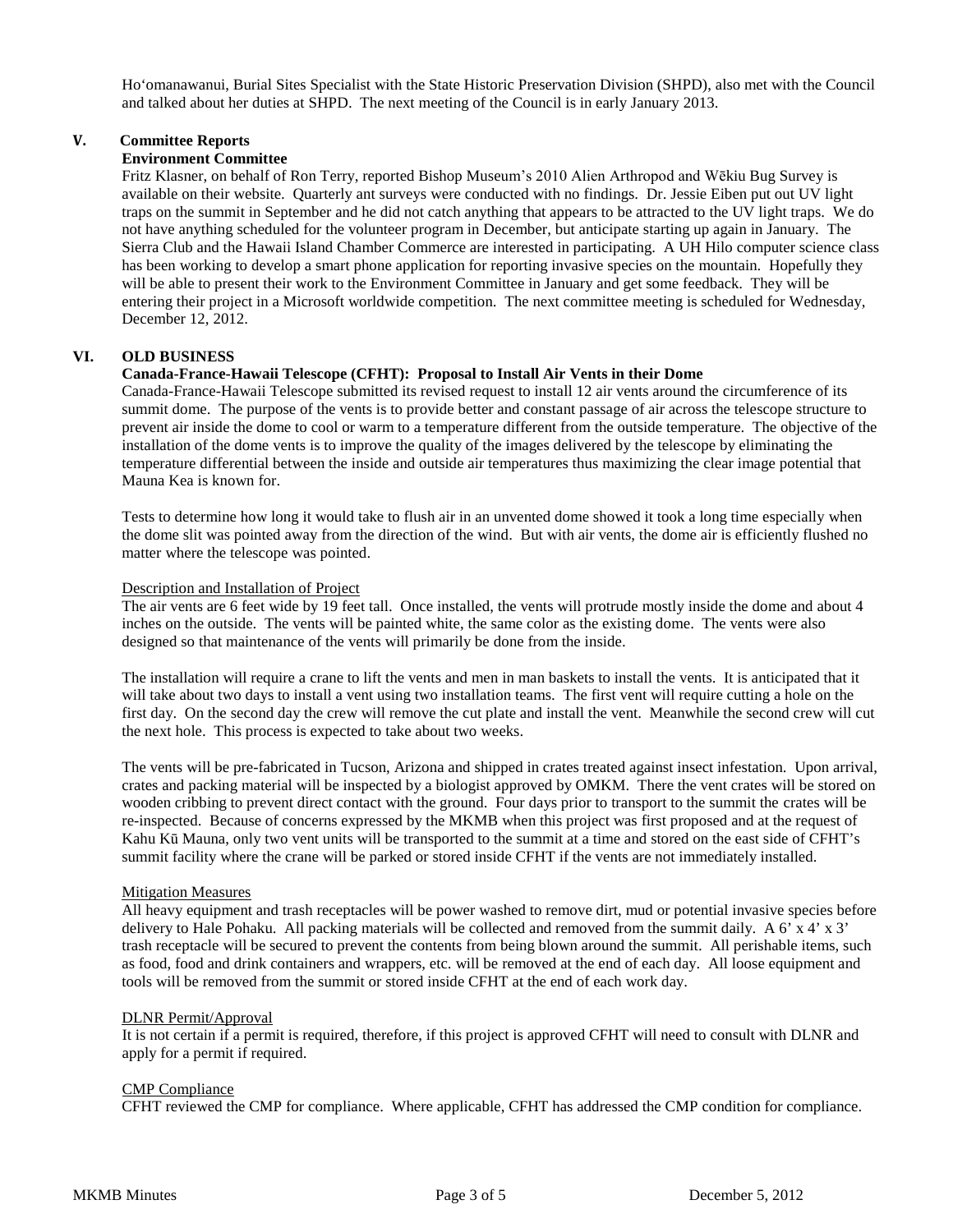# OMKM Recommendation

OMKM recommends the MKMB classify this proposal a minimal impact project based on the following:

- 1. The proposed request does not increase the size of facility.
- 2. There are no archaeological sites in the immediate area.
- 3. No excavation is involved and the activity will take place on previously disturbed land on the CFHT site.
- 4. The impact to the immediate surroundings and summit region are negligible.
	- The vent units will be pre-fabricated and brought to the summit for installation; containers will be inspected by an approved OMKM biologist or by the Department of Agriculture prior to delivery to the summit.
	- Installation is a short duration approximately two weeks to complete.
- 5. Upon completion CFHT will be able achieve better image quality.

If this project is classified minimal impact, OMKM recommends CFHT be allowed to proceed.

# **Conditions**

OMKM recommends the following conditions:

- 1. Submit copies of correspondence between the applicant and DLNR.
- 2. If a DLNR permit is issued submit a copy to OMKM.
- 3. If a DLNR permit is granted, comply with conditions of the Permit.
- 4. Notify OMKM in writing when it will begin working on this project.
- 5. CFHT and/or the contractor shall ensure that loose tools or equipment are not left on the job site at the end of each day.
- 6. In the event of high wind conditions precautions will be taken to prevent debris from being blown from the job site.
- 7. The site is to be kept clean and free of debris.
- 8. All waste material generated will be removed and disposed of properly; all perishable items including food, food wrappers and containers, etc. shall be removed from the site at the end of each day.
- 9. The crane and other heavy vehicles must be power washed, in particular the wheels and wheel wells prior to driving onto UH's managed lands, in particular, the summit.
	- Submit a copy of the inspection report of the crates/containers and transport vehicle including the date, location and name of inspector to OMKM.
- 10. Allow OMKM rangers to visit and monitor activities.
- 11. Notify OMKM in writing when the project is completed.

# Action

It was moved by Ron Terry and seconded by Gregory Mooers to accept OMKM's recommendation to classify this project as Minimal Impact and allow the applicant to proceed with conditions as stated.

#### Discussion

Chad Kalepa Baybayan suggested adding another condition to state that the boom and crane be lowered daily.

Lisa Hadway added the Board be given regular updates on the project. Chair Taniguchi replied that could be done as part of the Director's Report.

# Action

Chair Taniguchi called for the motion to classify the project as Minimal Impact and allow CFHT to proceed with conditions as amended. The motion was carried unanimously. It was noted that Christian Veillet recused himself from voting.

# **VII. NEW BUSINESS**

# **Information Only - Invasive Species Management Plan**

Springer Kaye of the Big Island Invasive Species Committee (BIISC), accompanied by Cas Vanderwoude of the Hawai'i Ant Lab, outlined efforts to implement the Comprehensive Management Plan requirement to prepare an invasive species management plan for University managed lands on Mauna Kea. This plan will also comply with Hawaii Administrative Rules pertaining to Conservation District (HAR 13-5). The draft plan includes 6 primary components: Prevention, Early Detection, Rapid Response, Controlling Established Species, Monitoring, and Education and Outreach. Preventing invasive species introductions includes analysis and ranking of pathways to reduce risk, while establishing procedures to intercept new, or movement of existing, invasive species on Mauna Kea. Other plan components emulate typical